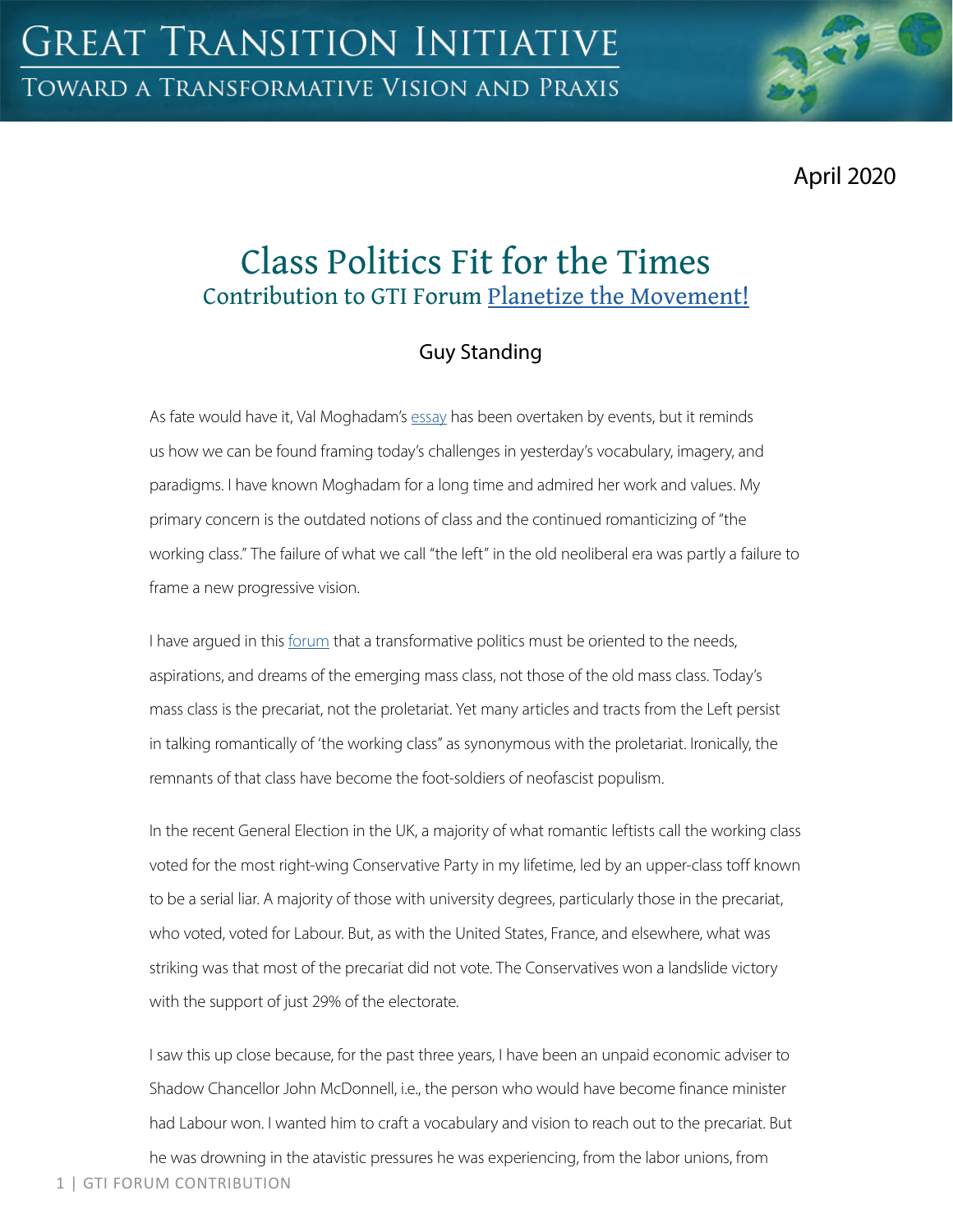social democratic think tanks, and from aging Labour MPs and Lords wedded to the imagery of the proletariat. Moghadam praises the Labour Party under Corbyn as an example of the relevance of the past language and agenda. Labour ended up obtaining the lowest share of the vote in the past century. They tried to appeal to the past, and the Conservatives outdid them.

Moghadam claims that "the moment is ripe for an alternative." But leftists said that in 1929, and the world had its alternative in fascism. Leftists again said that in 2008, and the world got austerity and neo-fascist populism. The Left must always remember that a paradigm will be replaced only if another is ready and waiting to take its place. There was a lack of a progressive transformative vision out there before the pandemic hit, and the spokespeople of the institutional Left have been shockingly weak.

Val Moghadam laments the drift to populism, quite correctly. But I would like to urge her to modify her narrative in three respects. First, we are not in an era of "entrenched neoliberalism." That was in the 1980s and 1990s. We have been in an era of *entrenched rentier capitalism*. Undoubtedly, the neoliberalism of the Thatcher-Reagan period, with its structural adjustment strategy in developing countries and shock therapy in the former Soviet Bloc countries, created a breeding ground for rentier capitalism, which emerged in the 1990s.

For a transformation, there must be a clear identification of what has to be overthrown and the reasons for opposing and delegitimizing it. The Left has traditionally focused on exploitation and oppression in labor. That is not where the main action is now. There has been an entrenchment of the rhetoric and reality of private property rights, from which extensive rent-seeking has been legitimized. There has been the conversion of the commons into part of the structure of rentseeking, and the US-designed intellectual property rights regime has come to dominate global capitalism.

Movements like Occupy missed the emerging class structure in focusing on the top 1%. Extraction of rentier income is greatest in the plutocracy and for those in the elite and salariat in plutocratic corporations. Segments of the old proletariat have also gained from rentier capitalism and cannot be expected to lead a struggle to dismantle it. The main opposition will have to come from the precariat, and to some extent from quasi-peasant movements opposed to the conversion of the green and blue commons into zones of rentier capitalism.<sup>1</sup>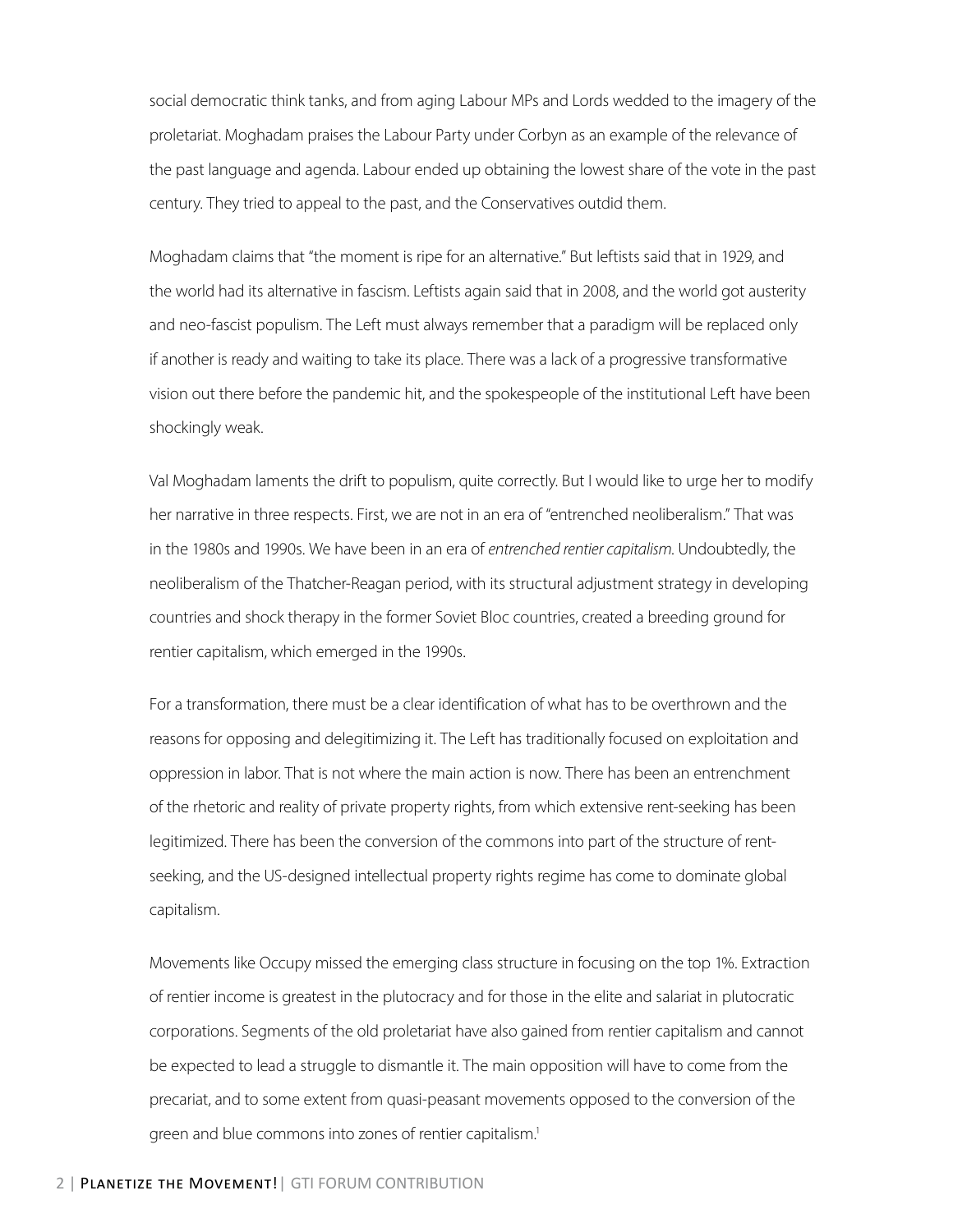Second, we must deromanticize the "working class" in the old sense, and deromanticize labor unions and labor parties. Above all, we must not look back wistfully and try to rehabilitate actual communism and state socialism. Moghadam says communism was "very effective providing education," but it was often lumpenizing, with, as we know, Lenin setting the tone in lauding Taylorism and the dehumanization of "scientific management," in which the workers were not expected to think. Labourism was a false road.

There was a fatal loss of faith in emancipation and real freedom. There was a profound neglect of ecological values; the materialist drive saw nature as resources and the source of '"jobs." Whenever there was a conflict between jobs and the conservation of the environment, labor unions and socialist labor parties opted for jobs.

This continues today. As the pandemic swept into Britain and caused an economic slump, the Trades Union Congress and the Labour leadership rushed to advocate wage subsidies to keep people in jobs, in a scheme bound to accentuate income inequalities dramatically. Under the scheme they advocated and then supported when the Conservatives introduced it, those on the median salary were set to receive £2,000 a month, those in the precariat about £400, and those on the margins merely an extra £20. In other words, the Left advocated and supported a policy giving high-earners 100 times as much as the unemployed and five times as much as the precariat.

Third, and finally, the Left must advocate a genuinely emancipatory strategy that is driven by values of work rather than labor, and degrowth in valuing reproduction over production and fighting extinction. This is why I have long believed in having an unconditional basic income as the base of a transformative strategy. The most vehement opposition over the years has come from trade union leaders, social democrats, and certain strands of Marxists.

For me personally, the most revealing opposition was exposed at a summer school for international trade union leaders, to whom I was asked to speak about the precariat and why most in it felt alienated from trades unions. I posed the rhetorical question, "Why is it that the most vehement opposition to basic income comes from trade union leaders?"

 A senior Italian unionist said, "I think it is because we think that if the workers had income security they would not join unions.? There were nods of agreement. I retorted with my best smile that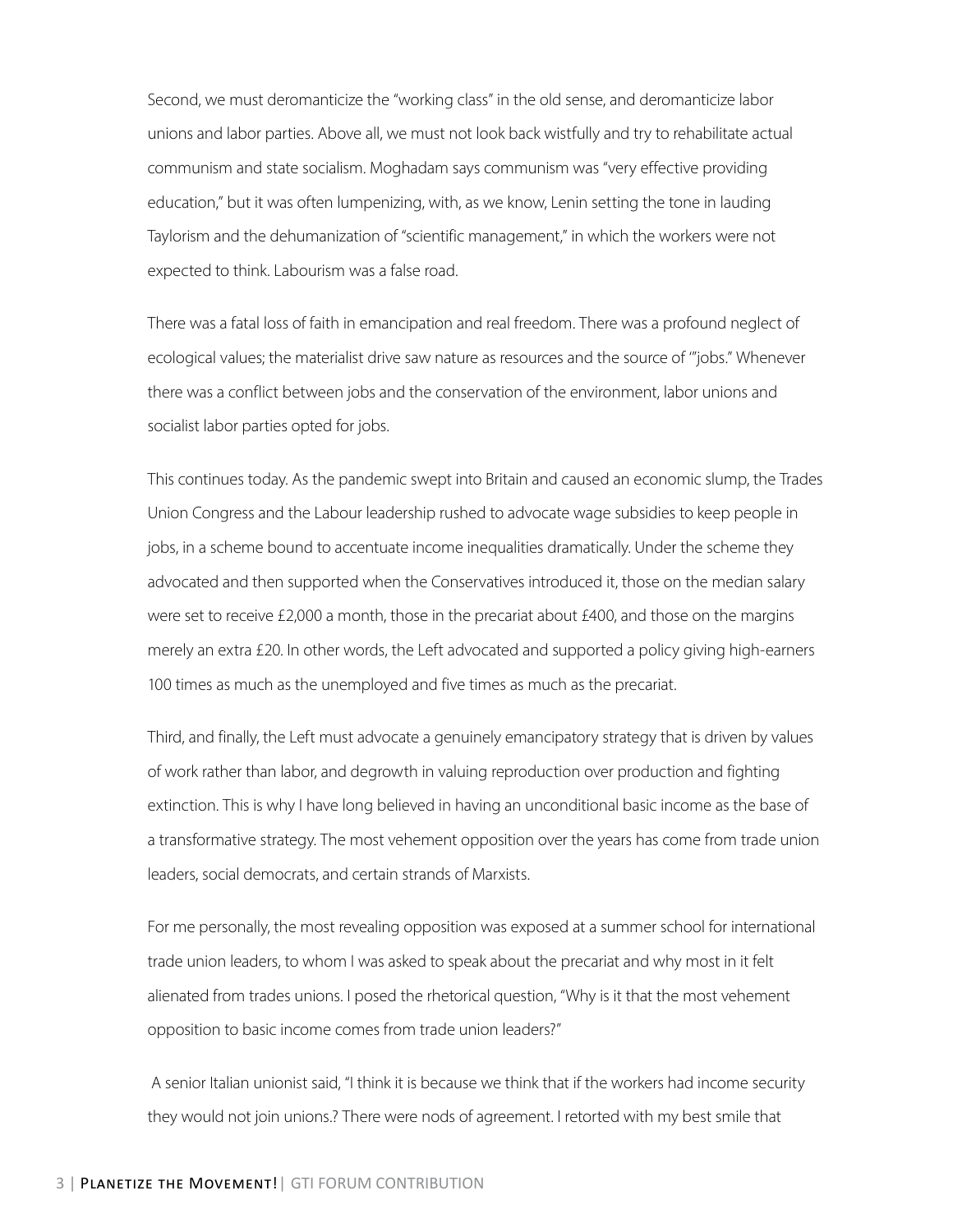this was immoral and wrong, and that secure people make braver people who are more likely to join collective bodies.

I have come to think that the themes we on the Left should be coalescing around are dismantling rentier capitalism, offering a new income distribution system in which basic income divorced from the performance of labor is the anchor, and reviving all forms of commons and commoning. Reviving the commons would be real movement, and it would be really class-based.

#### **Endnotes**

1. Guy Standing, *Plunder of the Commons: A Manifesto for Sharing Public Wealth* (London: Pelican, 2019).